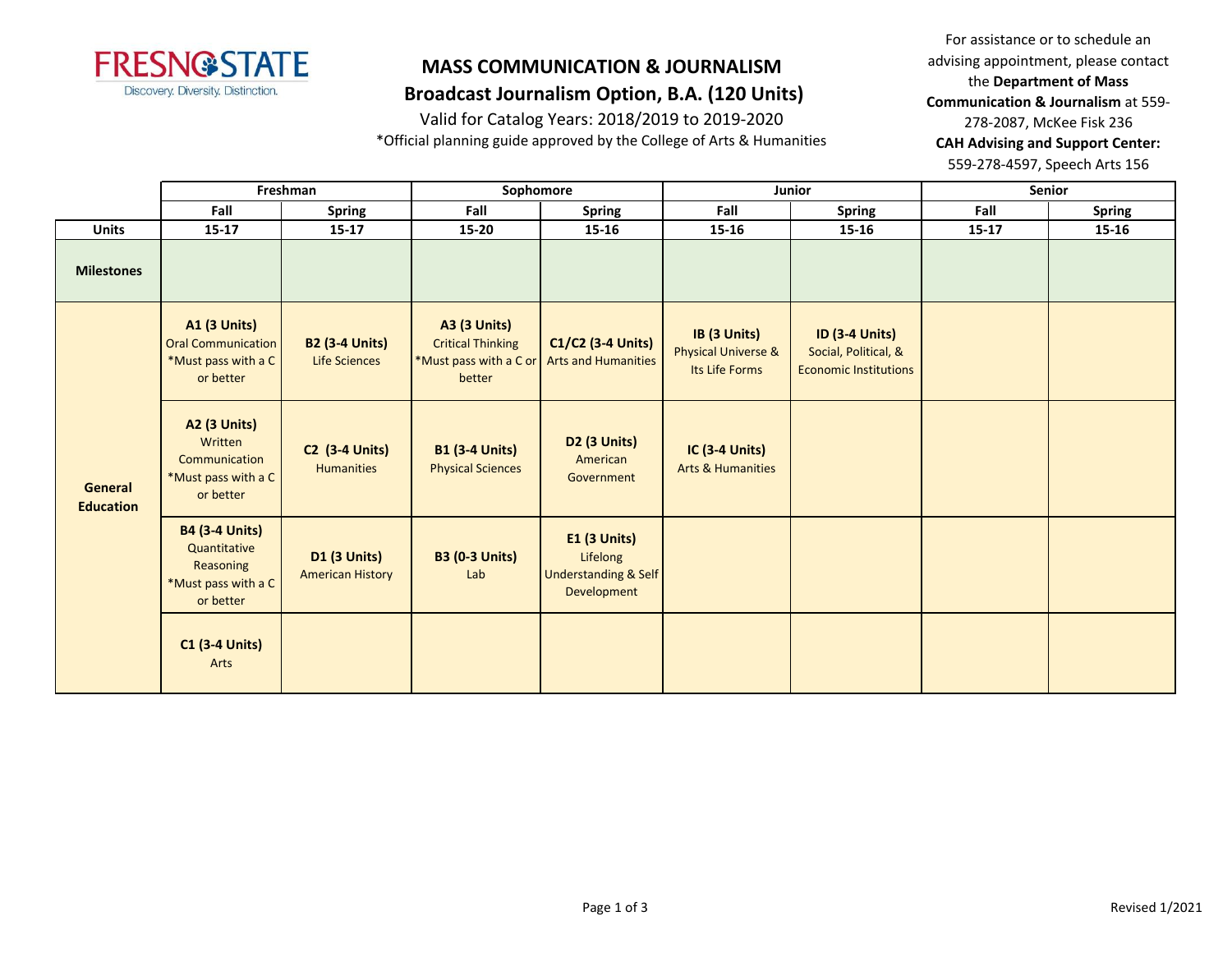

## **Broadcast Journalism Option, B.A. (120 Units)**

Valid for Catalog Years: 2018/2019 to 2019-2020

\*Official planning guide approved by the College of Arts & Humanities

For assistance or to schedule an advising appointment, please contact the **Department of Mass Communication & Journalism** at 559- 278-2087, McKee Fisk 236 **CAH Advising and Support Center:**  559-278-4597, Speech Arts 156

|                                        | Freshman                                           |                            | Sophomore                                                                         |                                                  | Junior                                                                                                     |                                                                                                                                            | Senior                                                                                                          |                                                                                                             |
|----------------------------------------|----------------------------------------------------|----------------------------|-----------------------------------------------------------------------------------|--------------------------------------------------|------------------------------------------------------------------------------------------------------------|--------------------------------------------------------------------------------------------------------------------------------------------|-----------------------------------------------------------------------------------------------------------------|-------------------------------------------------------------------------------------------------------------|
|                                        | Fall                                               | Spring                     | Fall                                                                              | <b>Spring</b>                                    | Fall                                                                                                       | <b>Spring</b>                                                                                                                              | Fall                                                                                                            | <b>Spring</b>                                                                                               |
| <b>Units</b>                           | $15 - 17$                                          | $15 - 17$                  | 15-20                                                                             | $15 - 16$                                        | 15-16                                                                                                      | 15-16                                                                                                                                      | $15 - 17$                                                                                                       | 15-16                                                                                                       |
| <b>Major</b>                           | <b>GE Area D3</b><br>MCJ <sub>1</sub><br>(3 Units) | <b>MCJ 10</b><br>(3 Units) | <b>MCJ 17</b><br>(3 Units)<br>*See footnotes<br><b>OR</b><br><b>Elective</b>      | <b>MCJ 115</b><br>(3 Units)<br>[Pre-Req: MCJ 30] | <b>MCJ 102W</b><br>(3 Units)<br>[Pre-Req: MCJ 10]<br>*UDWS requirement;<br>must pass with a C or<br>better | <b>MCJ 124</b><br>(3 Units)<br>[Pre-Req: MCJ 10,<br>102W]                                                                                  | <b>MCJ 128</b><br>(3 Units)<br>[Pre-Req: MCJ 30,<br>124, 126; instructor<br>permission; MCJ 113<br>recommended] | <b>MCJ 191</b><br><b>OR</b><br><b>UD MCJ Course</b><br>OR<br><b>Elective</b><br>(3 Units)<br>*See footnotes |
|                                        |                                                    | <b>MCJ 30</b><br>(3 Units) | <b>Liberal Arts &amp;</b><br><b>Sciences Block</b><br>(3 Units)<br>*See footnotes |                                                  | <b>MCJ 173</b><br>(3 Units)                                                                                | <b>MCJ 126</b><br>(3 Units)<br>[Pre-Req: DRAMA 22,<br>COMM 3, COMM 8, or<br>equivalents; instructor<br>permission; MCJ 113<br>recommended] | <b>Liberal Arts &amp;</b><br><b>Sciences Block</b><br>(3 Units)<br>*See footnotes                               |                                                                                                             |
|                                        |                                                    |                            | Liberal Arts &<br><b>Sciences Block</b><br>(3 Units)<br>*See footnotes            |                                                  | <b>Liberal Arts &amp;</b><br><b>Sciences Block</b><br>(3 Units)<br>*See footnotes                          | <b>MCJ 172</b><br>(3 Units)                                                                                                                | <b>Liberal Arts &amp;</b><br><b>Sciences Block</b><br>(3 Units)<br>*See footnotes                               |                                                                                                             |
| <b>Additional</b><br><b>Graduation</b> |                                                    |                            |                                                                                   | <b>Elective</b>                                  |                                                                                                            | MI (3 Units)<br>Multicultural/<br>International                                                                                            | <b>Elective</b>                                                                                                 | <b>Elective</b>                                                                                             |
|                                        |                                                    |                            |                                                                                   |                                                  |                                                                                                            |                                                                                                                                            | <b>Elective</b>                                                                                                 | <b>Elective</b>                                                                                             |
| <b>Requirements</b>                    |                                                    |                            |                                                                                   |                                                  |                                                                                                            |                                                                                                                                            |                                                                                                                 | <b>Elective</b>                                                                                             |
|                                        |                                                    |                            |                                                                                   |                                                  |                                                                                                            |                                                                                                                                            |                                                                                                                 | <b>Elective</b>                                                                                             |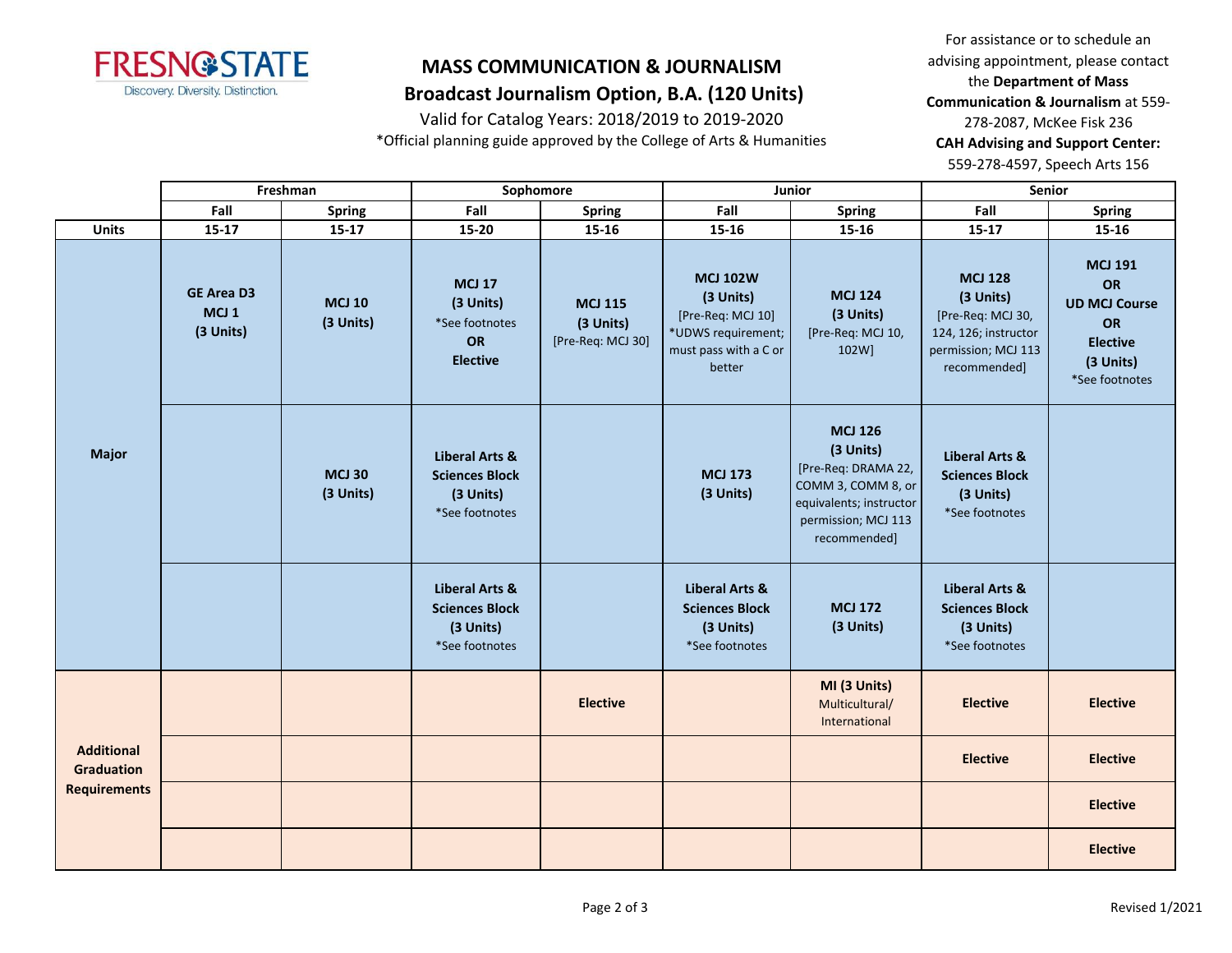

### **Broadcast Journalism Option, B.A. (120 Units)**

Valid for Catalog Years: 2018/2019 to 2019-2020

\*Official planning guide approved by the College of Arts & Humanities

For assistance or to schedule an advising appointment, please contact the **Department of Mass Communication & Journalism** at 559- 278-2087, McKee Fisk 236 **CAH Advising and Support Center:**  559-278-4597, Speech Arts 156

|              | Freshman  |             | Sophomore             |               | Junior |                | Senior         |               |
|--------------|-----------|-------------|-----------------------|---------------|--------|----------------|----------------|---------------|
|              | Fall      | Spring      | Fall                  | <b>Spring</b> | Fall   | Spring         | Fall           | <b>Spring</b> |
| <b>Units</b> | $15 - 17$ | --<br>13-TV | <b>15.30</b><br>LJ-ZU | 15-16         | 15-16  | 15.10<br>12-10 | 1E 17<br>13-T) | 15-16         |

#### **FOOTNOTES:**

**Prerequisites/Corequisites:** Other restrictions may apply. Please see your course catalog for detailed prerequisite/corequisite requirements.

Grade Requirements: MCJ majors are not permitted to enroll for CR/NC grading in MCJ courses applied to the major, except for courses that require such grading. A grade of C or better in each MCJ course is required.

General Education: No GE course offered by the Department of Mass Communication & Journalism may be used to satisfy the GE requirements for MCJ majors. MCJ courses which may not be used for GE are MCJ 1, 175, 176, 178, and 179.

**Electives:** Students must earn a minimum of 120 units total to graduate. The number of required elective units may vary, depending on the amount of units earned from major and GE courses. **Option Requirement:** Students are required to complete at least one of the following: MCJ 17, 191, or UD MCJ course.

Department Qualification Exam (DQE): Before enrolling in any of the department's writing or editing courses, all students must pass the (DQE). Students are permitted three attempts to pass the DQE but after two unsuccessful attempts, they must take MCJ 5.

Liberal Arts & Sciences Block: The Liberal Arts & Sciences Course List is available from the student's faculty advisor and on the MCJ website at http://www.fresnostate.edu/artshum/mcj/advising/index.html. Upper Division Writing Skills requirement (UDWS): All undergraduate students must demonstrate competency in writing skills by passing the Upper Division Writing Exam (UDWE) or by obtaining a C or better in an approved upper division writing course, identified by the letter "W."

Substitutions: If substitutions/exceptions/waivers are made for any major courses that also meet GE and/or the Multicultural/International graduation requirement, the student is responsible for completing additional courses to satisfy the respective areas (GE and/or MI). This also includes the upperdivision writing requirement.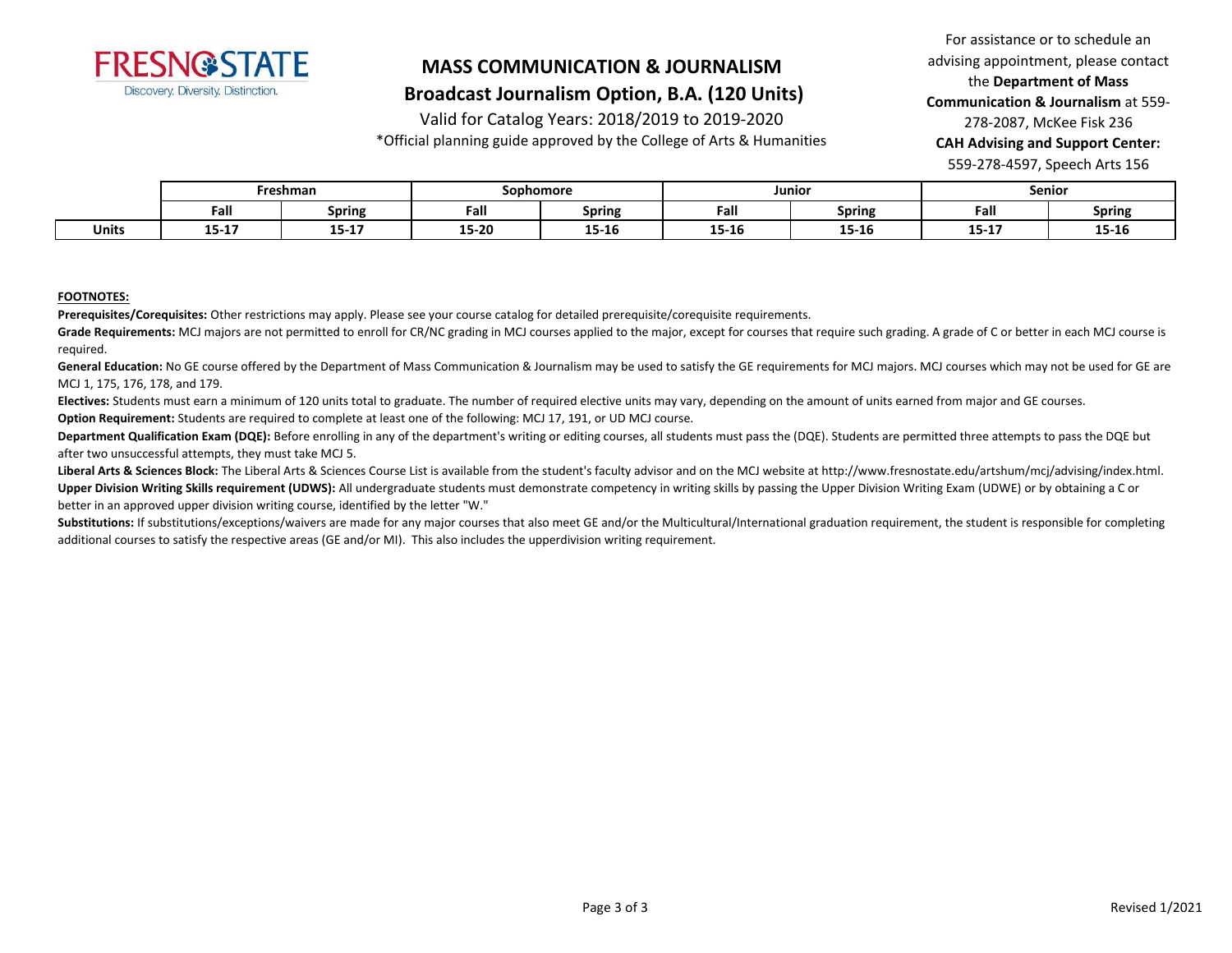

### **MASS COMMUNICATION & JOURNALISM Broadcast Journalism Option, B.A. (120 Units)**

Valid for Catalog Years: 2016/2017 to 2017/2018

\*Official planning guide approved by the College of Arts & Humanities

For assistance or to schedule an advising appointment, please contact the **Department of Mass Communication & Journalism** at 559-278-2087, McKee Fisk 236 **CAH Advising and Support Center:** 

559-278-4597, Speech Arts 156

|                                    | Freshman                                                                               |                                                | Sophomore                                                                           |                                                                                   | Junior                                                           |                                                                                  | Senior    |               |
|------------------------------------|----------------------------------------------------------------------------------------|------------------------------------------------|-------------------------------------------------------------------------------------|-----------------------------------------------------------------------------------|------------------------------------------------------------------|----------------------------------------------------------------------------------|-----------|---------------|
|                                    | Fall                                                                                   | <b>Spring</b>                                  | Fall                                                                                | <b>Spring</b>                                                                     | Fall                                                             | <b>Spring</b>                                                                    | Fall      | <b>Spring</b> |
| <b>Units</b>                       | $15 - 17$                                                                              | $15 - 17$                                      | $15 - 20$                                                                           | 15-16                                                                             | $15 - 16$                                                        | 15-16                                                                            | $15 - 17$ | 15-16         |
| <b>General</b><br><b>Education</b> | <b>A1 (3 Units)</b><br>Oral<br>Communication<br>*Must pass with a<br>C or better       | <b>B2 (3-4 Units)</b><br><b>Life Sciences</b>  | <b>A3 (3 Units)</b><br><b>Critical Thinking</b><br>*Must pass with a C or<br>better | C1/C2 (3-4 Units)<br><b>Arts and Humanities</b>                                   | IB (3 Units)<br><b>Physical Universe &amp;</b><br>Its Life Forms | <b>ID (3-4 Units)</b><br>Social, Political, &<br>Economic<br><b>Institutions</b> |           |               |
|                                    | <b>A2 (3 Units)</b><br>Written<br>Communication<br>*Must pass with a<br>C or better    | <b>C2 (3-4 Units)</b><br><b>Humanities</b>     | <b>B1 (3-4 Units)</b><br><b>Physical Sciences</b>                                   | <b>D2 (3 Units)</b><br>American<br>Government                                     | <b>IC (3-4 Units)</b><br><b>Arts &amp; Humanities</b>            | MI (3 Units)<br>Multicultural/<br>International                                  |           |               |
|                                    | <b>B4 (3-4 Units)</b><br>Quantitative<br>Reasoning<br>*Must pass with a<br>C or better | <b>D1 (3 Units)</b><br><b>American History</b> | <b>B3 (0-3 Units)</b><br>Lab                                                        | <b>D3 (3 Units)</b><br><b>Social Science</b>                                      |                                                                  |                                                                                  |           |               |
|                                    | <b>C1 (3-4 Units)</b><br>Arts                                                          |                                                |                                                                                     | <b>E1 (3 Units)</b><br>Lifelong<br><b>Understanding &amp; Self</b><br>Development |                                                                  |                                                                                  |           |               |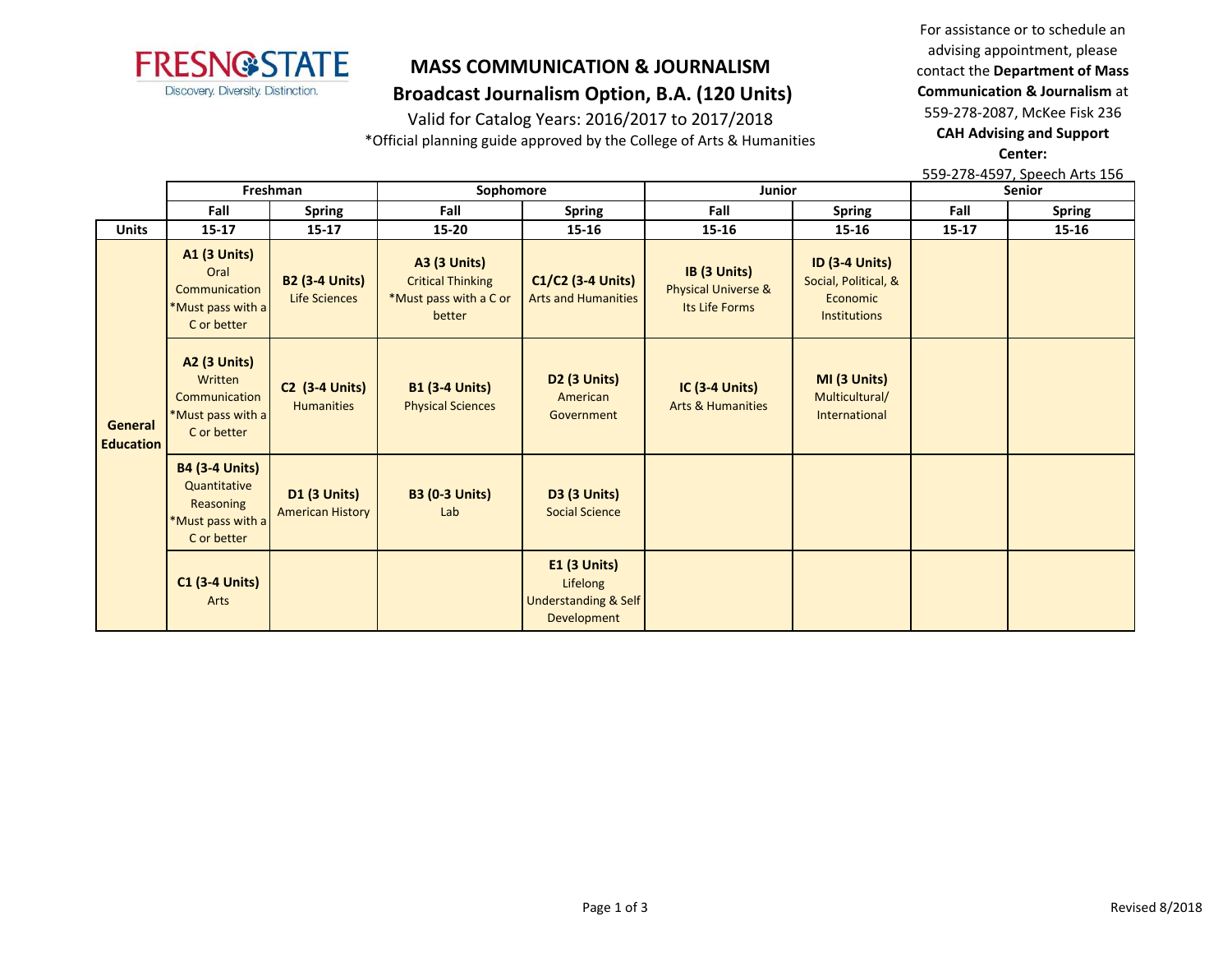

### **MASS COMMUNICATION & JOURNALISM Broadcast Journalism Option, B.A. (120 Units)**

Valid for Catalog Years: 2016/2017 to 2017/2018

\*Official planning guide approved by the College of Arts & Humanities

For assistance or to schedule an advising appointment, please contact the **Department of Mass Communication & Journalism** at 559-278-2087, McKee Fisk 236 **CAH Advising and Support Center:** 

559-278-4597, Speech Arts 156

|                  | Freshman                          |                                           | Sophomore                                                                          |                                               | Junior                                                                                                       |                                                                                                                                                    | Senior                                                                                                                |                                                                                                                    |
|------------------|-----------------------------------|-------------------------------------------|------------------------------------------------------------------------------------|-----------------------------------------------|--------------------------------------------------------------------------------------------------------------|----------------------------------------------------------------------------------------------------------------------------------------------------|-----------------------------------------------------------------------------------------------------------------------|--------------------------------------------------------------------------------------------------------------------|
|                  | Fall                              | <b>Spring</b>                             | Fall                                                                               | <b>Spring</b>                                 | Fall                                                                                                         | <b>Spring</b>                                                                                                                                      | Fall                                                                                                                  | <b>Spring</b>                                                                                                      |
| <b>Units</b>     | $15 - 17$                         | 15-17                                     | 15-20                                                                              | 15-16                                         | 15-16                                                                                                        | 15-16                                                                                                                                              | 15-17                                                                                                                 | 15-16                                                                                                              |
| <b>Major</b>     | MCJ 1 (3 Units)<br>*Must pass DQE | <b>MCJ 10 (3 Units)</b><br>*Must pass DQE | <b>MCJ 17 (3 Units)</b><br>*See footnotes<br>OR<br><b>Elective</b>                 | <b>MCJ 115 (3 Units)</b><br>[Pre-Req: MCJ 30] | <b>MCJ 102W (3 Units)</b><br>[Pre-Req: DQE; MCJ 10]<br>*UDWS requirement;<br>must pass with a C or<br>better | <b>MCJ 124 (3 Units)</b><br>[Pre-Req: DQE; MCJ<br>10, 102W]                                                                                        | <b>MCJ 128</b><br>(3 Units)<br>[Pre-Req: MCJ<br>30, 124, 126;<br>instructor<br>permission; MCJ<br>113<br>recommended] | <b>MCJ 191</b><br><b>OR</b><br><b>UD MCJ Course</b><br><b>OR</b><br><b>Elective</b><br>(3 Units)<br>*See footnotes |
|                  |                                   | <b>MCJ 30 (3 Units)</b>                   | <b>Liberal Arts &amp;</b><br><b>Sciences Block (3)</b><br>Units)<br>*See footnotes |                                               | <b>MCJ 173 (3 Units)</b>                                                                                     | <b>MCJ 126 (3 Units)</b><br>[Pre-Req: DQE;<br>DRAMA 22, COMM<br>3, COMM 8, or<br>equivalents;<br>instructor<br>permission; MCJ 113<br>recommended] | <b>Liberal Arts &amp;</b><br><b>Sciences Block</b><br>(3 Units)<br>*See footnotes                                     |                                                                                                                    |
|                  |                                   |                                           | <b>Liberal Arts &amp;</b><br><b>Sciences Block (3)</b><br>Units)<br>*See footnotes |                                               | <b>Liberal Arts &amp;</b><br>Sciences Block (3 Units) MCJ 172 (3 Units)<br>*See footnotes                    |                                                                                                                                                    | <b>Liberal Arts &amp;</b><br><b>Sciences Block</b><br>(3 Units)<br>*See footnotes                                     |                                                                                                                    |
|                  |                                   |                                           |                                                                                    |                                               |                                                                                                              |                                                                                                                                                    | <b>Elective</b>                                                                                                       | <b>Elective</b>                                                                                                    |
| <b>Electives</b> |                                   |                                           |                                                                                    |                                               |                                                                                                              |                                                                                                                                                    | <b>Elective</b>                                                                                                       | <b>Elective</b>                                                                                                    |
|                  |                                   |                                           |                                                                                    |                                               |                                                                                                              |                                                                                                                                                    |                                                                                                                       | <b>Elective</b>                                                                                                    |
|                  |                                   |                                           |                                                                                    |                                               |                                                                                                              |                                                                                                                                                    |                                                                                                                       | <b>Elective</b>                                                                                                    |